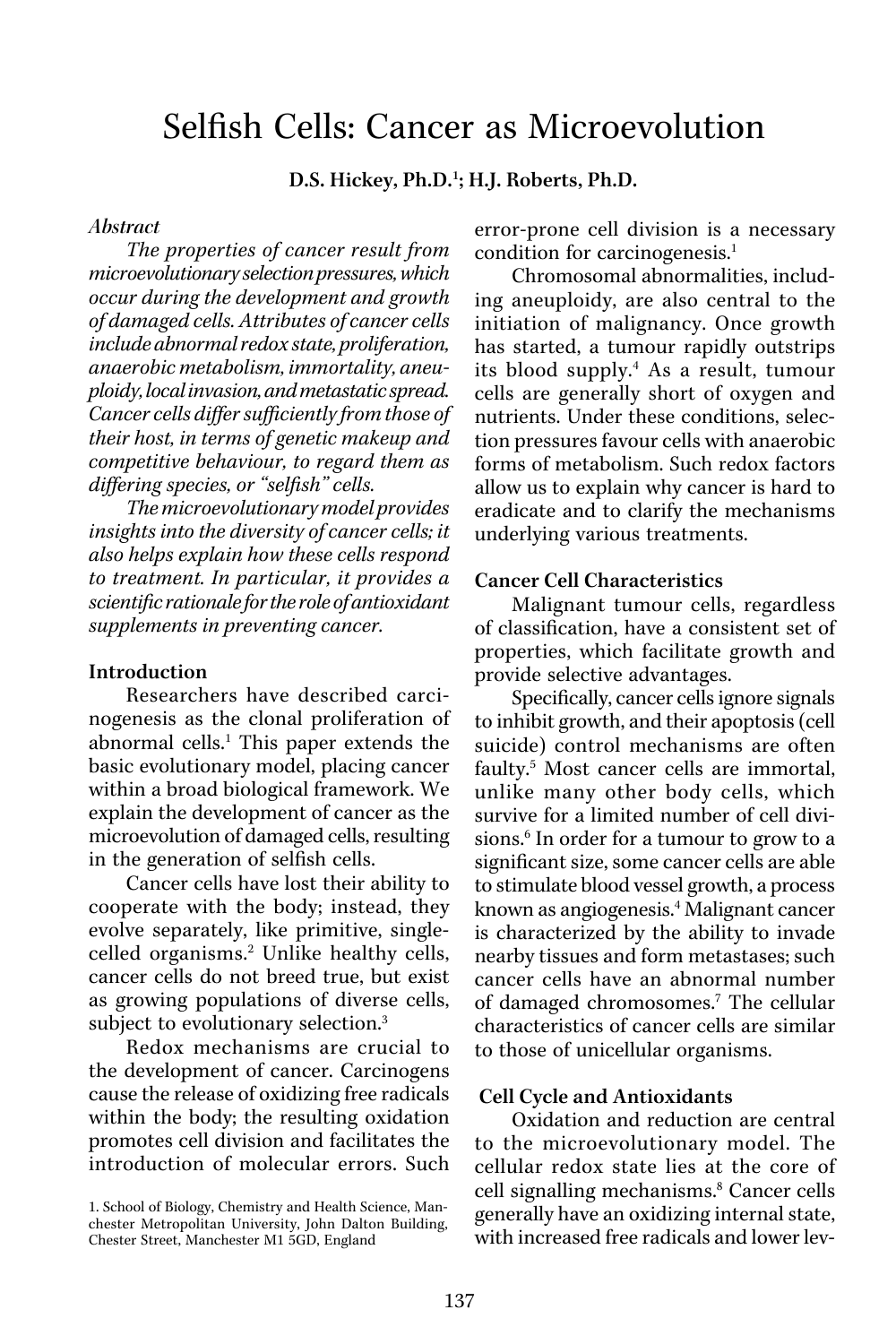els of antioxidant enzymes.7-10 Oxidation is intimately involved in the initiation of cancer, $<sup>11</sup>$  as it facilitates cell division and</sup> maximizes growth. Cellular oxidation occurs early in cancer development, $12$ and tissue oxidation is associated with development of cancer.<sup>13</sup> Tumour cells that develop an enhanced response to redox growth signals gain a competitive advantage and are able to flourish.14

Often, cancer cells achieve an elevated oxidation state by decreasing their levels of antioxidant enzymes.15 Cancer-causing oncogenes can also act by increasing the level of oxidants.16 A moderate increase in the level of oxidants, such as hydrogen peroxide and other reactive species, promotes cell growth and division.<sup>17</sup>

When healthy cells divide and become crowded, their growth is slowed by contact inhibition, which is associated with lower levels of oxidants within the cells.<sup>18</sup> Such contact inhibition may reflect the cells' internal redox state, corresponding to the sum of positive and negative growth signals.<sup>18</sup> As the oxidizing environment of a developing tumour prevents contact inhibition by redox signalling, cancer cells continue to multiply unhindered. However, since a reducing environment mimics the effects of contact inhibition signals, antioxidants may re-establish contact inhibition, thereby preventing cancer cell proliferation.

Compared to healthy cells, cancer cells are sensitive to exceptionally high levels of oxidation. This may be a consequence of their deficient antioxidant defences, particularly a lack of catalase.<sup>19</sup> A disturbed complement of antioxidant enzymes is characteristic of cancer.12 Cancers are generally deficient in catalase and peroxidise, which break hydrogen peroxide down to oxygen and water.20 Nearly all cancers are deficient in catalase, although the granular cell variant of human renal adenocarcinoma is a notable expection.<sup>9</sup>

This deficiency leaves the cells vul-

nerable to high levels of hydrogen peroxide. Beyond a certain point, therefore, increased oxidation becomes harmful to growing cancer cells. Intracellular production of high levels of oxygen species, such as hydrogen peroxide, slows proliferation of cells.17 This further increase in oxidants can damage the cells, causing them to die by apoptosis.

## A New Species of Selfish Cells

The development of cancer is a process that leads to the formation of new species of selfish cells, which compete with the host cells.<sup>21</sup> Malignant cells are aneuploid, $^{21}$  and possess the characteristics of growth, multiplication, mobility and invasiveness, consistent with a species invading a new environment.<sup>22</sup> In any setting, organisms sharing resources will tend to compete.

As a rule, similar organisms compete with each other more than do disparate ones. Individual cancer cells compete to leave more offspring than either neighbouring cells or host cells. According to Darwin's theory of natural selection, cells whose descendants become most numerous are biologically more fit.

### Cell Proliferation with Error

The core requirement for microevolution of cancer is error-prone cell proliferation. Cancer development begins with increased cell division and genetic errors. The result is a population of increasingly abnormal cells, which are under selection pressure. They differ genetically from the healthy host cells and, when this difference is sufficiently great, their survival requirements are at odds with those of the host. At this point, we can describe the cells as cancerous. Cancer cells can eventually grow to out-compete the host cells.

A single faulty cell division, or a succession of such, as suggested by the traditional clonal evolution theory of cancer, is not enough to explain fully the massive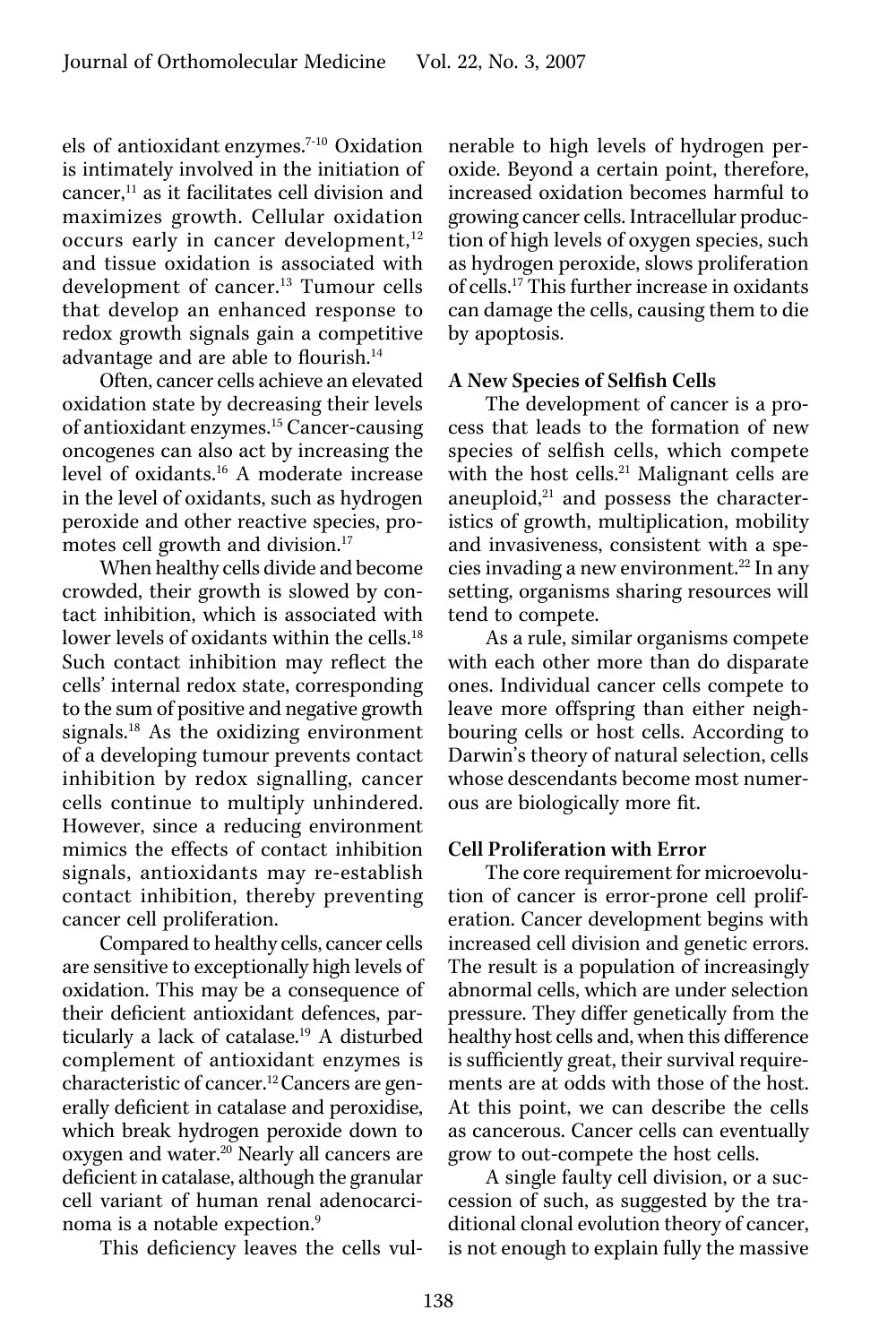nuclear and genetic changes apparent in cancer cells.21 Suggested mechanisms for such genome changes include damage to DNA repair mechanisms, and faulty cell division. Combined with microevolutionary selection pressure, such mechanisms could, over time, contribute to a varied population of proliferating cells. However, cancer develops within a period of only a few years. To produce a cancer cell by evolution, therefore, we require an almost instantaneous mechanism for speciation.

# Aneuploidy

In biology, the generation of a new species may be considered a rare event, taking millions of years of evolution. Nevertheless, mechanisms exist for instantaneous speciation. The most common method of instant species formation is an increase in chromosome number, known as polyploidy. In plants, the rate of spontaneous duplication of chromosomes is similar to the mutation rate.<sup>23</sup> About half of all flowering plants could have originated by polyploid speciation.24

When healthy cells divide by mitosis, each daughter cell inherits the same number of chromosomes as the parent. By contrast, when cancer cells divide, the chromosome number can change. Malignant cells have non-standard numbers of chromosomes. The aneuploidy theory of cancer, which proposes that all cancer cells have irregular numbers of chromosomes,<sup>24</sup> originated over a century ago.<sup>25</sup>

An abnormal number of chromosomes may be a defining feature of human malignant cancer.<sup>26,27</sup> In a study of approximately 27,000 cancers, all had chromosomal aberrations.<sup>28</sup> Another survey found chromosomal variations in 2,400 cancers.<sup>29</sup>

Typical malignant cancers contain cells with multiple copies of damaged chromosomes.30 The presence of an abnormal chromosome complement does not necessarily mean that a cell is cancerous, but cancer cells that are not aneuploid are exceptional.

# Unlimited Cell Division

One way the body prevents cancer is by restricting number of times its cells can divide; this number is known as the Hayflick limit. Human fibroblasts cells, for example, can divide about 60 times. Aging is a side effect of this method of cancer prevention.31 The Hayflick limit depends on the length of telomeres: highly repetitive regions of DNA at the end of a chromosome. With each cell division, the telomeres grow shorter until the chromosome becomes damaged and unstable. Unless the telomere is repaired, the cell will die.

The Hayflick limit restricts the life expectancy of damaged, yet dividing, cells. However, cancer cells are immortal. They contain telomerase, which repairs the telomeres, allowing the cells to divide endlessly.<sup>32</sup> Although all human cells have the potential to manufacture telomerase, they do not usually express these genes. Proliferating abnormal cells, however, are under selection pressure to activate the telomerase genes and extend their lifespan. Thus, cells that happen to contain active telomerase will have a selective advantage.

# Early Tumour Growth

The growth of tumours involves increased cell division. In the early stages, lack of oxygen and nutrients restricts tumour growth. Proliferating cells form small tumours, which rapidly outstrip the available blood supply. The maximum achievable size is about that of a grain of rice, unless angiogenesis promotes the formation of new blood vessels. However, if a cancer cell evolves the ability to stimulate angiogenesis, the proliferating colony gains the potential for explosive growth. The mechanisms for angiogenesis exist,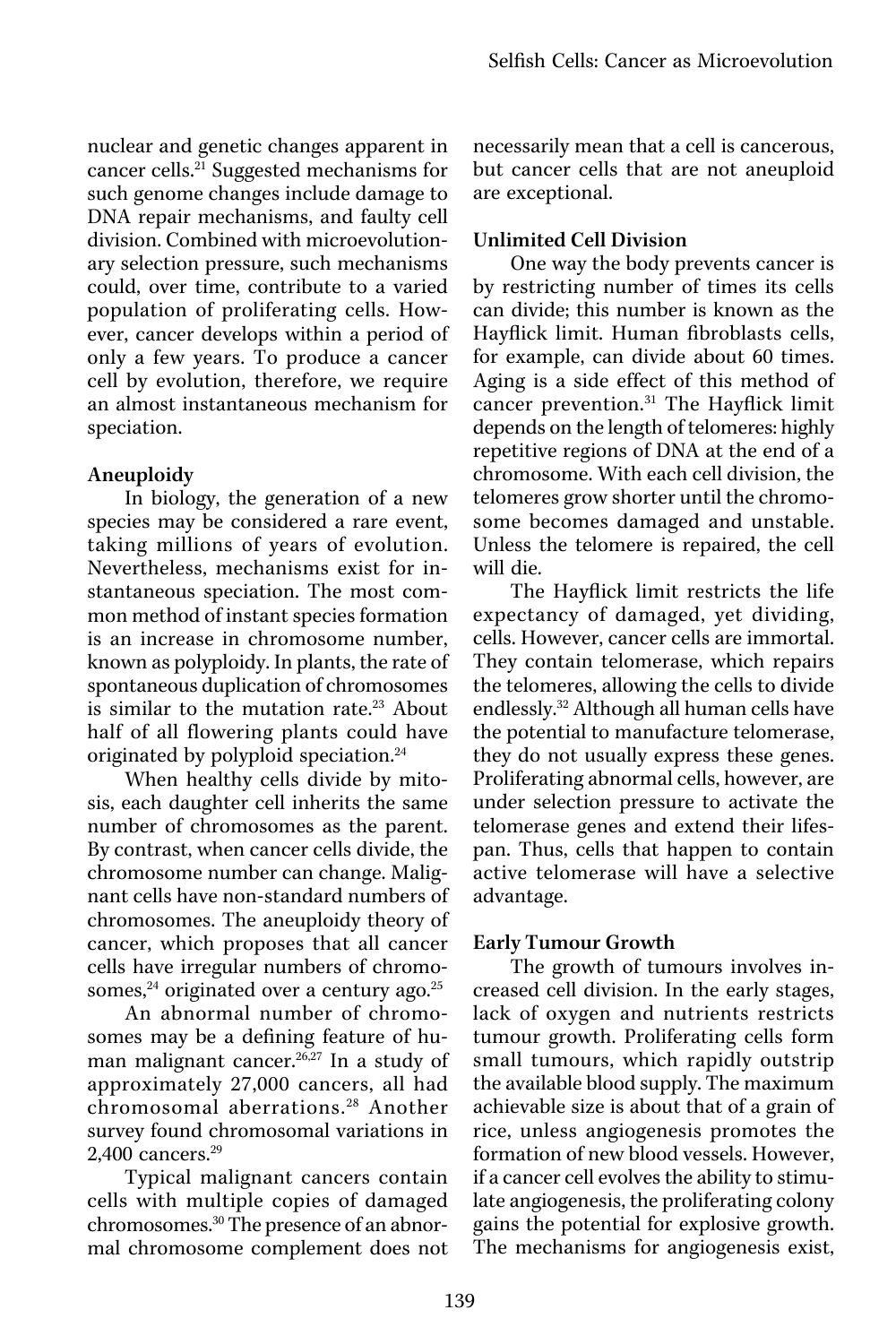unexpressed, in most cells. If damage to control mechanisms happens to activate these genes, the cell gains a substantial evolutionary advantage.

### Larger Tumours

Once the cancer has gained the ability to stimulate blood vessel growth, it can expand rapidly. However, these new blood vessels can be abnormal or inefficient, thus they do not provide the same level of supply and drainage as normal vasculature. The necrotic centre of large cancers is lacking in oxygen and nutrients. Such tumours are stratified, with the outer region providing a relatively abundant environment. As the tumour grows, the habitat of its cells becomes more varied, providing selection pressure for increased diversity in the population. This increased cell and habitat diversity has implications for the effectiveness of treatment, as therapies that destroy cells from one part of the tumour may not work against those from a different part.

## Anaerobic Metabolism

Throughout tumour development, cancer cells are under oxidative stress. Selection pressure favours cells that develop an anaerobic metabolism, depending on glycolysis and the use of glucose as an energy source. The idea that cancer cells are anaerobic has a long history, starting with Otto Warburg in the 1930s.

An early belief in the anaerobic metabolism of cancer cells led to the use of oxidant-based therapies; oxidation damage is now a primary element of many conventional cancer treatments. This metabolic approach led directly to the use of hydrogen peroxide as a treatment for the disease, in animal experiments and clinical studies.<sup>33</sup> Modern research is returning to this idea as an explanation for the cytotoxic actions of many substances, including ascorbate<sup>34</sup> and Motexafin Gadolinium.35

#### Glucose and ascorbate

Cancer cells have increased numbers of glucose transporters (GLUT) in their outer membranes.36,37 The presence of these transporters allows modified glucose molecules, which enter cancer cells preferentially, to be used as radiological markers for cancer.<sup>38</sup> Besides glucose, these pumps also carry oxidized ascorbate, known as dehydroascorbate, into cells. Selection for cells with extra GLUT pumps is a consequence of the increased requirement for glucose, associated with survival pressures in an anaerobic habitat. Apart from the increased glucose uptake, this means that cancer cells can accumulate large amounts of dehydroascorbate. As cancer cells develop in an oxidizing redox environment, more local ascorbate will already be in the dehydroascorbate form.

 The internal ascorbate concentration of cancer cells is proportional to the number of GLUT pumps. Since the rate constants for GLUT transport of glucose and dehydroascorbate are similar, cancer cells will accumulate large amounts of dehydroscorbate when either ascorbate is abundant in plasma or glucose levels are low.39 We note that the increased absorption and utilization of ascorbate by cancer cells provides an explanation for the higher ascorbate bowel tolerance observed in these patients.

### Ascorbate Concentration by Tumours

Cancer patients have low levels of vitamin C in their tissues, suggesting an increased requirement for ascorbate. Patients receiving conventional treatment have lower values still. The body's ascorbate reserves appear to be inversely related to the intensity of the treatment.<sup>40</sup> Hugh Riordan's research group describe an interesting example.<sup>41</sup> A 70-year old Kansas man, with cancer of the pancreas, received a 15-gram infusion of sodium ascorbate over a period of one hour. Immediately following the treatment,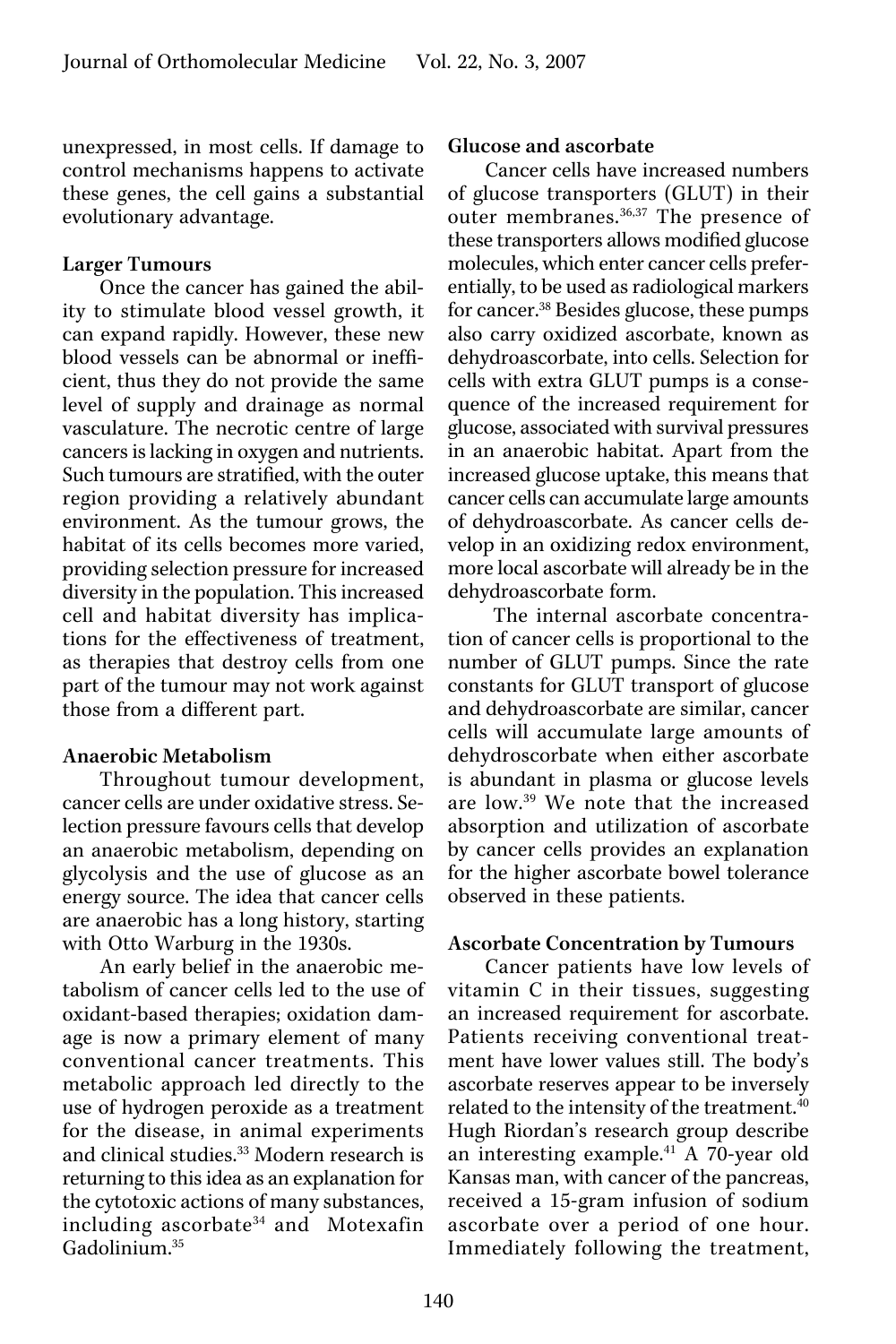his plasma vitamin C levels were lower than expected. Such low blood levels are consistent with the cancer absorbing and metabolizing more of the ascorbate than would normal tissues.

Cancer cells absorb higher levels of vitamin C than previously expected. Some contain specific ascorbate pumps, while others absorb dehydroascorbate.42-44

The mechanism in the latter type is comparable to that of specialised white blood cells, which oxidize vitamin C in their local surroundings, take up the resulting dehydroascorbate, and reduce it back to ascorbate.<sup>45</sup> Tumour cells accumulate high levels of ascorbate similarly.46 Some cancer cells inhibit direct transport of vitamin  $C<sub>1</sub><sup>47</sup>$  diminishing its antioxidant effects. However, when ascorbate molecules enter the environment of a tumour, they are oxidised to dehydroascorbate.<sup>48</sup> This can be taken up by glucose transporters in the outer cell membranes.<sup>49,50</sup> In animal models, tumour cells take up oxidised ascorbate rapidly.<sup>51</sup>

Malignant melanoma requires large amounts of glucose to grow rapidly. Some melanoma cells facilitate ascorbate transport by oxidation.52 Such cells transport dehydroascorbate 10 times faster than do healthy melanocytes.<sup>53</sup> For comparison, both melanoma and healthy cells transport ascorbic acid with similar efficiency. The increased rate of dehydroascorbate transport is achieved using additional glucose transporters. Using these, the melanoma cells can concentrate dehydroascorbate to levels 100 times greater than the surrounding medium. High levels of glucose inhibit uptake of both dehydroascorbate and ascorbate.54

# Cell Death

If animal cells become damaged or unregulated, they normally commit suicide. Such programmed cell death, or apoptosis, is triggered by a rise in oxidation levels. Ingeniously, the body uses

redox signalling to initiate both cell division and cell suicide. $17,55$  At lower levels, oxidation results in cell division. However, oxidation levels above a threshold cause apoptosis. By using the same signal to control both cell division and cell suicide, the cell gains a mechanism to destroy cancer cells that have lost their antioxidant controls.

During cell death by apoptosis, cells generate increased levels of oxidants, indicating their central role in the process.56,.57 A wide range of oxidants stimulate apoptosis, in a variety of cell types. Such oxidants include hydrogen peroxide, nitric oxide, redox-cycling quinones, oxidised low-density lipoproteins, lipid hydroperoxides, and diamide.58,59 By varying the dose of such oxidants, researchers have induced a range of cell behaviours, ranging from increased cell growth, to apoptosis, through to catastrophic, uncontrolled cell death by necrosis.

It is possible to induce cell suicide using oxidants, even when oxygen levels are low.60 Furthermore, cells that are short of oxygen may be more sensitive to free radicals.61 Cells can eject glutathione, arguably the most important water-soluble cellular antioxidant, using molecular carriers in the surrounding cell membrane.<sup>62</sup> Such ejection induces redox stress in anaerobic cells.63 The increased level of oxidation resulting from the loss of glutathione does not necessarily induce apoptosis, but can promote cell division, while simultaneously making the cell more sensitive to apoptotic signals.64

The ultimate cellular executioners are the mitochondria.<sup>65</sup> Enzymes in mitochondria appear to sense the level of oxidant species.<sup>66</sup> If the level of oxidants rises above a threshold, proteins leak out through the mitochondrial pores and the cell begins to die.67 This process depends on the levels and nature of antioxidants in the cell.68 If the energy in the cell is depleted, it may not be able to follow the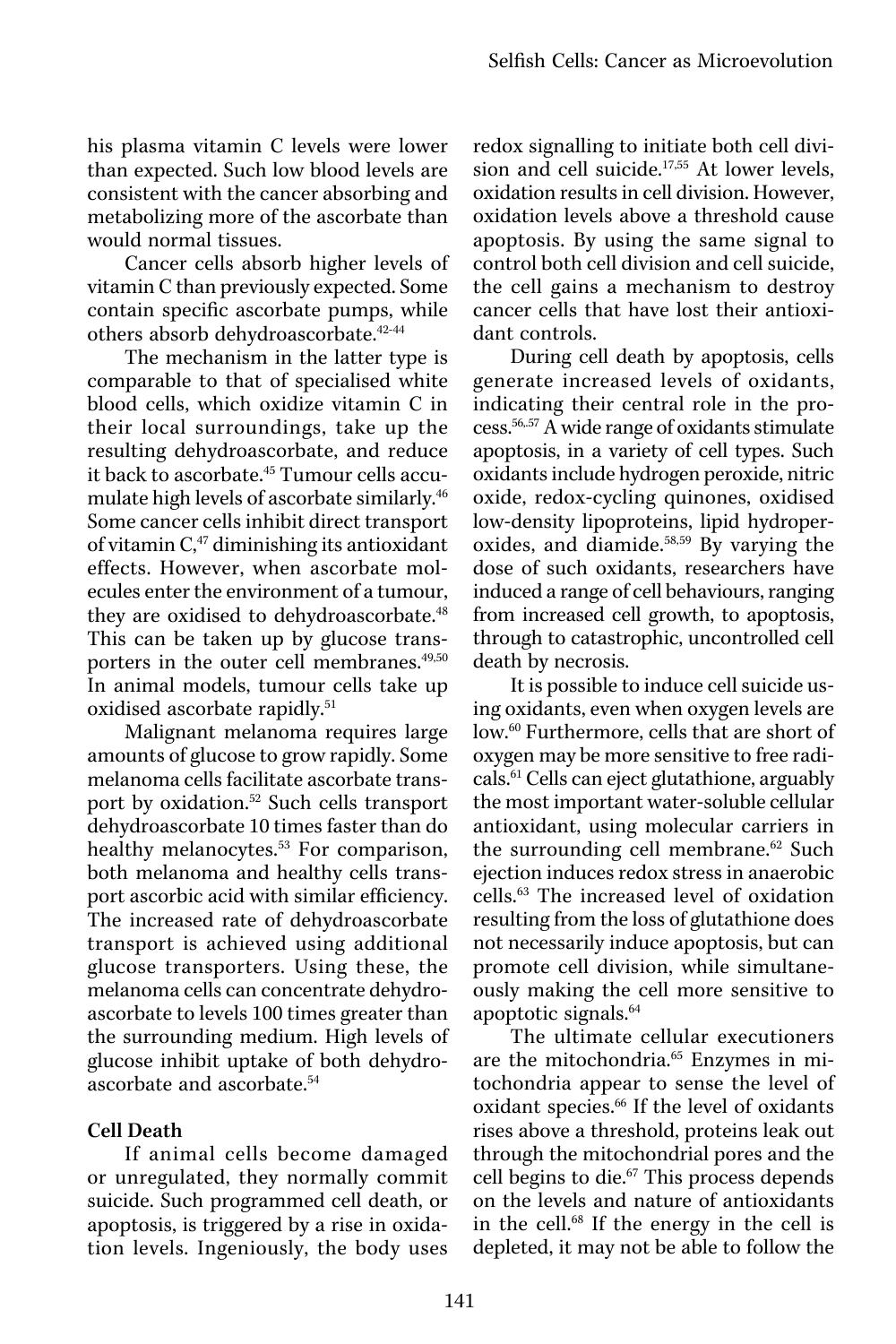controlled pathway to suicide, and may be forced to die by necrosis.<sup>69</sup> Recently, scientists have described a third form of cell death, called autoschizis.70 In autoschizis, cells die when the cytoplasm is expelled from the cell, leaving the nucleus apparently intact. Researchers discovered this form of cell death during an investigation of the redox-based, cytotoxic actions of vitamin K.

Many conventional cancer treatments, such as radiation and forms of chemotherapy, kill cells by inducing apoptosis. However, malignant cancer cells are often resistant to apoptosis, having evolved mechanisms to enable unconstrained growth. Ineffective treatments offer a selective advantage to apoptosis-resistant cancer cells. Follow up treatments will then also be ineffective, resulting in cancers that are multiply resistant to both drugs and radiation.

## Treatment as Extinction and Population Control

Based on the microevolutionary approach, the purpose of cancer treatment is to eradicate cancer cells: a process analogous to the extinction of a species.

Existing knowledge on species extinction can be applied to this aim.<sup>71</sup> For example, diverse organisms are more difficult to eradicate than homogeneous ones. Large habitats, providing varied niches, select for robust organisms.

Widespread organisms are harder to drive to extinction than those in a single location. For instance, a species of bird on a single island may become extinct because of a volcano or human activities, such as tree felling or pesticide use.

The extinction of a species such as the rat, with a widespread intercontinental distribution involving varied habitats and behaviours, may be almost impossible to achieve, without destroying the terrestrial ecosystem of the planet.

Larger cancers are generally more

diverse. Thus, cancers discovered late in development may be harder to destroy, because of increased cellular diversity.

Metastatic cancers are also more diverse, as they often comprise separate and distinct populations. This is analogous to the variation of species between islands and geographically distinct habitats. This increased diversity provides greater survival potential to a species and more resistance to extinction. For this reason, selective anticancer agents that are non-toxic to the host organism are most appropriate for cancer therapy. Moreover, we predict that such orthomolecular substances should be abundant in natural foods.<sup>22</sup>

### Conclusions

This description of cancer, as the microevolution of precancerous cells resulting in new "species" of selfish cells, provides a fresh perspective on carcinogenesis. The model extends current ideas on the origins of cancer, including the multiple mutation, aneuploidy, and stem cell hypotheses. The microevolutionary model links the suggestion that cancer cells are anaerobic to more recent ideas, such as those involving redox signalling. Current models are consistent with the microevolutionary model, and can be seen as facets of it.

According to this model, cells that divide rapidly and do not breed true will eventually become cancerous. Evolutionary theory applies to any population of living cells that are subject to selection pressure. Consequently, there is no single cause for cancer: its features arise because of growing cells' consistent requirements for evolutionary success.

Increased variation in cancer cells, along with the related phenomenon of treatment resistance, is a direct consequence of microevolutionary selection. To flourish in the presence of selection pressures, cancer cells need to achieve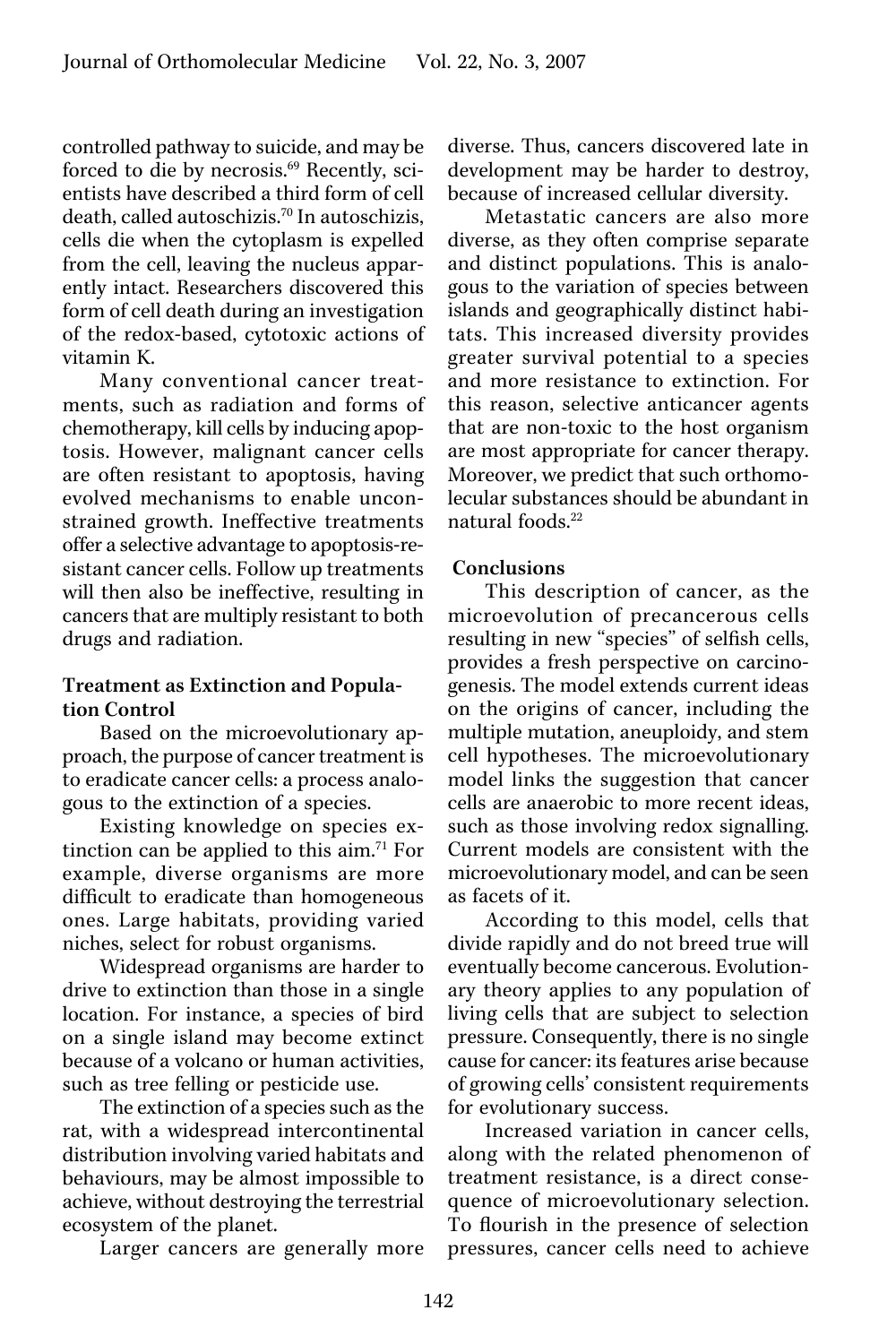the proliferative and invasive properties of malignant cancer. However, the exact method used to achieve the malignant state will vary from one cancer to another. For example, one or more of a number of oncogenes, genes that stimulate cell division, may be activated to accelerate the growth of a cell. Alternatively, a similar growth increase can be achieved by inactivation of one or more tumour suppressor genes, which normally inhibit cell division. Either mechanism offers a selective advantage to the resultant, fastdividing cancer cell.

Redox signalling and the levels of particular oxidants and antioxidants in cell compartments are central control factors in the cell cycle.72,73 The redox state of cancer cells determines their growth, behaviour and death.74,75 In the early stages, antioxidants can prevent cell division and allow redifferentiation of abnormal cells.76,77 Cancer cells are often in a highly oxidizing redox state.78

As oxidant levels increase, the cell is driven towards cell suicide or apoptosis. The redox state of advanced and malignant cancers results in a balance between rapid cell division and apoptosis.

This model has direct implications for the prevention of cancer. A consistent feature of the initiation and development of cancer is cellular oxidation. Most known causes of cancer, including X-rays, inflammation and mutagenic chemicals, generate free radicals in the cell. While people cannot avoid all contact with such carcinogens, antioxidant supplements may provide a general mechanism for restraining the development of cancer. In a reducing environment, transformed cells can be made to redifferentiate. Establishment of such an environment would therefore inhibit cancer initiation and development. Antioxidants have been linked with cancer prevention for decades; the microevolutionary model clarifies these findings.

### References

- 1. Fujii H, Marsh C, Cairns P, Sidransky D, Gabrielson E: Genetic divergence in the clonal evolution of breast cancer, *Cancer Res,* 1996; 56/7: 1493-1497.
- 2. Heppner GH, Miller FR: The cellular basis of tumor progression, *Int Rev Cytol,* 1998; 177: 1-56.
- 3. Pettit SJ, Seymour K, O'Flaherty E, Kirby JA: Immune selection in neoplasia: towards a microevolutionary model of cancer development, B*r J Cancer,* 2000; 8212: 1900-1906.
- 4. Folkman J: What is the evidence that tumors are angiogenesis dependent? *J Natl Cancer Inst,* 1990; 82/1: 4-7.
- 5. Carmody RJ, Cotter TG: Signalling apoptosis: a radical approach, *Redox Report,* 2001; 62: 77-90.
- 6. Kim NW, Piatyszek MA, Prowse KR, et al: Specific association of human telomerase activity with immortal cells and cancer, *Science,* 1994; 266/5193: 2011-2015.
- 7. Li R, Sonik A, Stindl R, Rasnick D, Duesberg P: Aneuploidy vs, gene mutation hypothesis of cancer: Recent study claims mutation but is found to support aneuploidy, *Proc Natl Acad Sci USA,* 2000; 97/7: 3236– 3241.
- 8. Smith J, Ladi E, Mayer-Proschel M, Noble M: Redox state is a central modulator of the balance between self-renewal and differentiation in a dividing glial precursor cell, *Proc Natl Acad Sci USA,* 2000; 9718: 10032-1007.
- 9. Oberley TD, Oberley LW: Antioxidant enzyme levels in cancer, *Histol Histopathol,* 1997; 122: 525-535.
- 10. Nindl G: Hydrogen peroxide-from oxidative stressor to redox regulator, featured review, *Cellscience Reviews,* 12, 2004.
- 11. Conour JE, Graham WV, Gaskins HR: A combined in vitro/bioinformatic investigation of redox regulatory mechanisms governing cell cycle progression, *Physiol Genomics,* 2004; 182: 196-205.
- 12. Bostwick DG, Alexander EE, Singh R et al: Antioxidant enzyme expression and reactive oxygen species damage in prostatic intraepithelial neoplasia and cancer, *Cancer, 2000;*  891: 123-134.
- 13, Hiroyasu M, Ozeki M, Kohda H, Echizenya M, Tanaka T, Hiai H, Toyokuni S: Specific allelic loss of p16 INK4A tumor suppressor gene after weeks of iron-mediated oxidativedamage during rat renal carcinogenesis, *Am J Pathol,*  2002; 160: 419-424.
- 14. Shackelford RE, Kaufmann WK, Paules RS: Oxidative stress and cell cycle checkpoint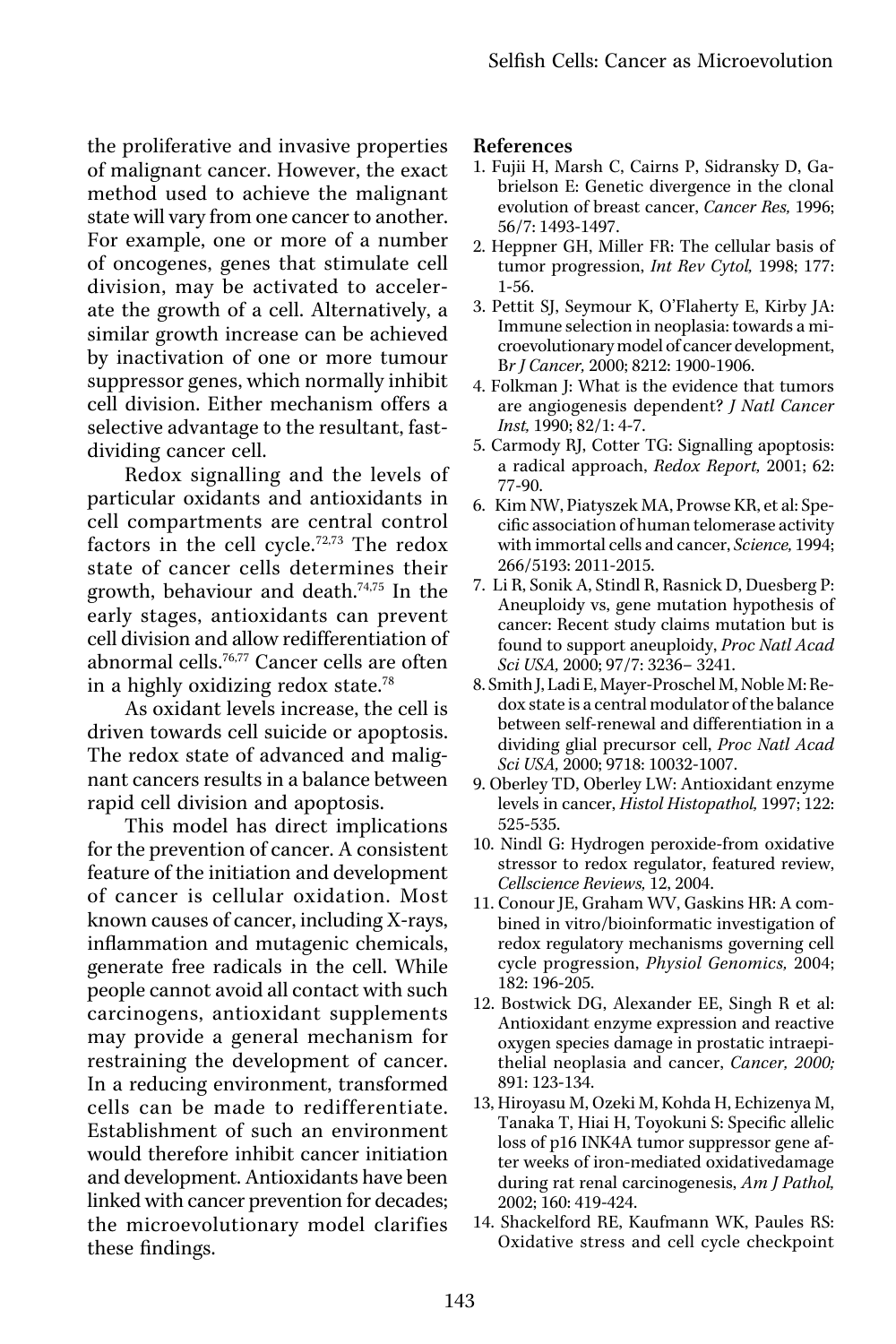function, *Free Radic Biol Med,* 2000; 28/9:1387- 1404,

- 15. Oberley LW: Anticancer therapy by overexpression of superoxide dismutase, *Antioxid Redox Signal,* 2001; 3/3: 461-472.
- 16. Irani K, Xia Y, Zweier JL, et al: Mitogenic Signaling Mediated by Oxidants in Ras-Transformed Fibroblasts, *Science,* 1997; 275/5306: 1649-1652.
- 17. Burdon RH: Superoxide and hydrogen peroxide in relation to mammalian cell proliferation, *Free Radic Biol Med,* 1995; 18/4: 775-794.
- 18. Pani G, Colavitti R, Bedogni B, et al: A redox signaling mechanism for density-dependent inhibition of cell growth, *J Biol Chem,* 2000; 275/49: 38891-38899
- 19. Oberley TD: Oxidative Damage and Cancer, *Am J Pathol,* 2002; 160: 403-408.
- 20. Gonzalez MJ, Miranda-Massari JR, Mora EM, Guzman A, Riordan NH, Riordan HD, et al: Orthomolecular oncology review: ascorbic Acid and cancer 25 years later, *Integr Cancer Ther,* 2005; 41: 32-44.
- 21. Duesberg P, Rasnick D: Aneuploidy, the somatic mutation that makes cancer a species of its own, *Cell Motil Cytoskeleton, 2000;* 472: 81-107.
- 22. Hickey S Roberts H: *Cancer: Nutrition and Survival,* Lulu Press. 2005.
- 23. Ramsey J, Schemske DW: Pathways, mechanisms, and rates of polyploid formation in flowering plants, *Ann Rev Ecol Systematics, 1998;* 29: 467-501.
- 24. Sen S: Aneuploidy and cancer, *Curr Opin Oncol,* 2000; 121: 82-88.
- 25. Li R, Sonik A, Stindl R, Rasnick D, Duesberg P: Aneuploidy vs, gene mutation hypothesis of cancer: Recent study claims mutation but is found to support aneuploidy, *Proc Natl Acad Sci USA*, 2000; 97/7: 3236–3241.
- 26. Andreassen PR, Martineau SN, Margolis RL: Chemical induction of mitotic checkpoint override in mammalian cells results in aneuploidy following a transient tetraploid state, *Mutat Res,* 1996; 3722: 181-194.
- 27 Tucker JD, Preston RJ: Chromosome aberrations, micronuclei, aneuploidy, sister chromatid exchanges, and cancer risk assessment, *Mutat Res,* 1996; 3651-3, 147-159.
- 28. Mitelman F, Mertens F, Johansson B: A breakpoint map of recurrent chromosomal rearrangements in human neoplasia, *Nat Genet,*  1997 ; 4/15: 417-74. [Comments in *Nat Genet,*  1997 4/15 Spec No: 413 and *Nat Genet,* 1997 4/15; Spec No: 415-6]
- 29. Gebhart E, Liehr T: Patterns of genomic im-

balances in human solid tumors, *Int J Oncol,*  2000; 162: 383-399.

- 30. Atkin NB, Baker MC: Are human cancers ever diploid—or often trisomic? Conflicting evidence from direct preparations and cultures, *Cytogenet Cell Genet,* 1990; 531, 58-60.
- 31. Hayflick, L: The limited in vitro lifetime of human diploid cell strains, *Exp, Cell Res,* 1965; 37: 614–636.
- 32. Kim NW, Piatyszek MA, Prowse KR, et al: Specific association of human telomerase activity with immortal cells and cancer. *Science,* 1994; 266/5193: 2011-2015,
- 33.Holman RA: The nature and functions of catalase, Mother Earth, *J Soil Assoc,* 1961; 6: 607-610.
- 34. Gonzalez MJ, Miranda-Massari JR, Mora EM et al: Orthomolecular oncology review: ascorbic acid and cancer 25 years later, *Integr Cancer Ther,* 2005; 41: 32-44.
- 35. Renschler MF: The emerging role of reactive oxygen species in cancer therapy, *Eur J Cancer,* 2004; 4013: 1934-1940.
- 36. Younes M, Lechago LV, Somoano JR, Mosharaf M, Lechago J: Wide expression of the human erythrocyte glucose transporter Glut1 in human cancers, *Cancer Res,* 1996; 56/5: 1164-1167.
- 37. Smith TA: Facilitative glucose transporter expression in human cancer tissue, *Br J Biomed Sci,* 1999; 56/4: 285-592,
- 38. Flamen P, Stroobants S, Van Cutsem E, et al: Additional Value of Whole-Body Positron Emission Tomography With Fluorine-18-2Fluoro-2-deoxy-D-glucose in Recurrent Colorectal Cancer, *J Clinical Oncol,* 1999; 17/3: 894-901.
- 39. Krone CA, Ely JT: Controlling hyperglycemia as an adjunct to cancer therapy, *Integr Cancer Ther,* 2005; 41: 25-31.
- 40 Cameron E, Pauling L: *Cancer and Vitamin C,* Camino Books, Philadelphia. 1993.
- 41. Riordan HD, Riordan NH, Jackson JA, Casciari JJ, Hunninghake R, Gonzalez MJ, et al: Intravenous vitamin C as a chemotherapy agent: a report on clinical cases, *R Health Sci J,* 2004; 232: 115-118.
- 42. Vera JC, Rivas CI, Fischbarg J, Golde DW: Mammalian facilitative hexose transporters mediate the transport of dehydroascorbic acid. *Nature,* 1993; 364/6432: 79-82.
- 43. Rumsey SC, Kwon O, Xu GW, et al: Glucose transporter isoforms GLUT1 and GLUT3 transport dehydroascorbic acid, *J Biol Chem,* 1997; 272/30: 18982-18989.
- 44. Rumsey SC, Daruwala R, Al-Hasani H, et al: Dehydroascorbic acid transport by GLUT4 in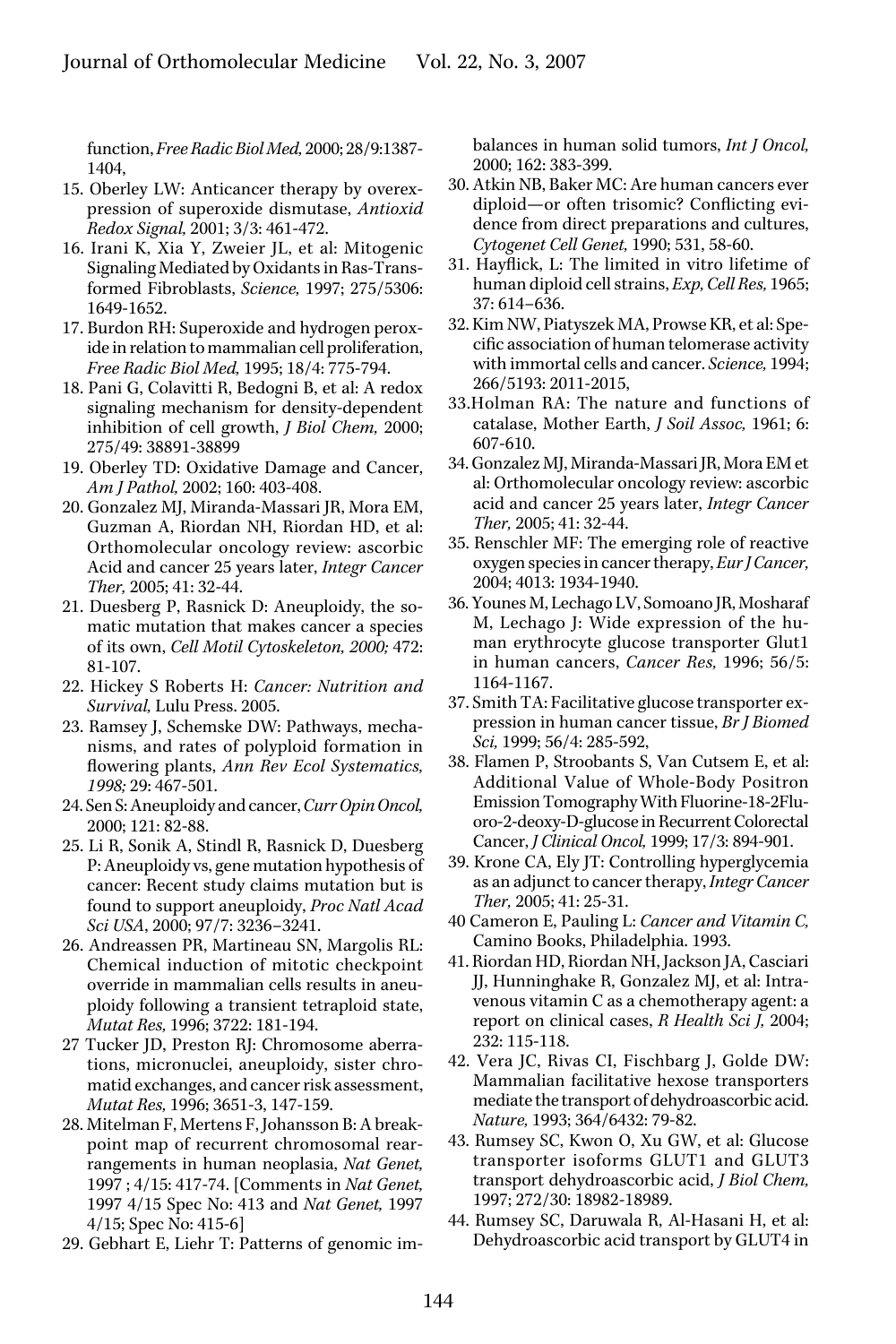Xenopus oocytes and isolated rat adipocytes, *J Biol Chem,* 2000; 275/36: 28246-28253.

- 45. Washko P, Yang Y, Levine M: Ascorbic acid recycling in human neutrophils, *J Biol Chem,* 1993; 26821: 15531-15535.
- 46.Langemann H, Torhorst J, Kabiersch A, et al: Quantitative determination of water-and lipid-soluble antioxidants in neoplastic and non-neoplastic human breast tissue, *Int J Cancer,* 1989; 43/6: 1169-1173.
- 47. Lutsenko EA, Carcamo JM, Golde DW: A human sodium-dependent vitamin C transporter 2 isoform acts as a dominant-negative inhibitor of ascorbic acid transport, *Mol Cell Biol,*  2004; 24/8: 3150-3156.
- 48. Baader SL, Bruchelt G, Trautner MC, Boschert H, Niethammer D: Uptake and cytotoxicity of ascorbic acid and dehydroascorbic acid in neuroblastoma (SK-N-SH) and neuroectodermal (SK-N-LO) cells, *Anticancer Res, 1994;*  141A: 221-227.
- 49. Nualart FJ, Rivas CI, Montecinos VP: Recycling of vitamin C by a bystander effect, *J Biol Chem,* 2003; 27812: 10128-10133.
- 50. Vera JC, Rivas CI, Zhang RH, et al: Human HL-60 myeloid leukemia cells transport dehydroascorbic acid via the glucose transporters and accumulate reduced ascorbic acid, *Blood,* 1994; 84/5: 1628-1634.
- 51. Agus DB, Vera JC, Golde DW: Stromal cell oxidation: a mechanism by which tumors obtain vitamin C, *Cancer Res,* 1999; 5918: 4555-4558.
- 52. Corti A, Raggi C, Franzini M, et al: Plasma membrane gammaglutamyltransferase activity facilitates the uptake of vitamin C in melanoma cells, *Free Radic Biol Med,* 2004; 3711: 1906-1915.
- 53. Spielholz C, Golde DW, Houghton AN, Nualart F, Vera JC: Increased facilitated transport of dehydroascorbic acid without changes in sodium-dependent ascorbate transport in human melanoma cells, *Cancer Res,* 1997; 5712: 2529-2537.
- 54. Malo C, Wilson JX: Glucose modulates vitamin C transport in adult human small intestinal brush border membrane vesicles, *J Nutr,* 2000; 1301: 63-69.
- 55. Laurent A, Nicco C, Chereau C, et al: Controlling tumor growth by modulating endogenous production of reactive oxygen species, *Cancer Res,* 2005; 65/3: 948-956.
- 56. McGowan AJ, Bowie AG, O'Neill LA, Cotter TG: The production of a reactive oxygen intermediate during the induction of apoptosis by cytotoxic insult, *Exp Cell Res,* 1998; 238:

248–256.

- 57. Slater AF, Nobel CS, Orrenius S: The role of intracellular oxidants in apoptosis, *Biochim Biophys Acta,* 1995; 1271: 59–62.
- 58. Lennon SV, Martin SJ, Cotter TG: Dose-dependent induction of apoptosis in human tumour cell lines by widely diverging stimuli, *Cell Prolif,* 1991; 24: 203–214.
- 59. Sato N, Iwata S, Nakamura K, et al: Thiolmediated redox regulation of apoptosis, Possible roles of cellular thiols other than glutathione in T cell apoptosis, *J Immunol,* 1995; 154: 3194–3203.
- 60. Esposti MD, Hatzinisiriou I, McLennan H, Ralph S: Bcl-2 and mitochondrial oxygen radicals, New approaches with reactive oxygen species-sensitive probes, *J Biol Chem,* 1999; 274: 29831–29837.
- 61. Slater AF, Stefan C, Nobel I, van den Dobbelsteen DJ, Orrenius S: Signalling mechanisms and oxidative stress in apoptosis, *Toxicol Lett,* 1995; 82/83: 149–153.
- 62. van den Dobbelsteen DJ, Nobel CSI, et al: Rapid and specific efflux of reduced glutathione during apoptosis induced by anti-Fas/APO-1 antibody, *J Biol Chem,* 1996; 271: 15420–15427.
- 63. Ghibelli L, Fanelli C, Rotilio G, et al: Rescue of cells from apoptosis by inhibition of active GSH extrusion, *FASEB J*, 1998; 12: 479–486.
- 64. Fernandes RS, Cotter TG: Apoptosis or necrosis: intracellular levels of glutathione influence mode of cell death, *Biochem Pharmacol,* 1994; 48: 675–681.
- 65. Frade JM, Michaelidis TM: Origin of eukaryotic programmed cell death: a consequence of aerobic metabolism? *Bioessays,* 1997; 19/9: 827-832.
- 66. Blackstone NW, Green DR: The evolution of a mechanism of cell suicide, *Bioessays,* 1999; 21: 84–88.
- 67. Green DR, Amarante-Mendes GP: The point of no return: mitochondria, caspases, and the commitment to cell death. *Results Probl Cell Differ,* 1998; 24: 45–61.
- 68. Coppola S, Ghibelli L: GSH extrusion and the mitochondrial pathway of apoptotic signalling, *Biochem Soc Trans,* 2000; 28: 56–61.
- 69. Li P, Nijhawan D, Budihardjo I, et al: Cytochrome c and dATPdependent formation of Apaf-1/caspase-9 complex initiates an apoptotic protease cascade, *Cell,* 1997; 91: 479–489.
- 70. Jamison JM, Gilloteaux J, Taper HS et al: Autoschizis: a novel cell death, *Biochem Pharmacol,* 2002; 15/6310: 1773-1783.
- 71. Gatenby RA: Population ecology issues in